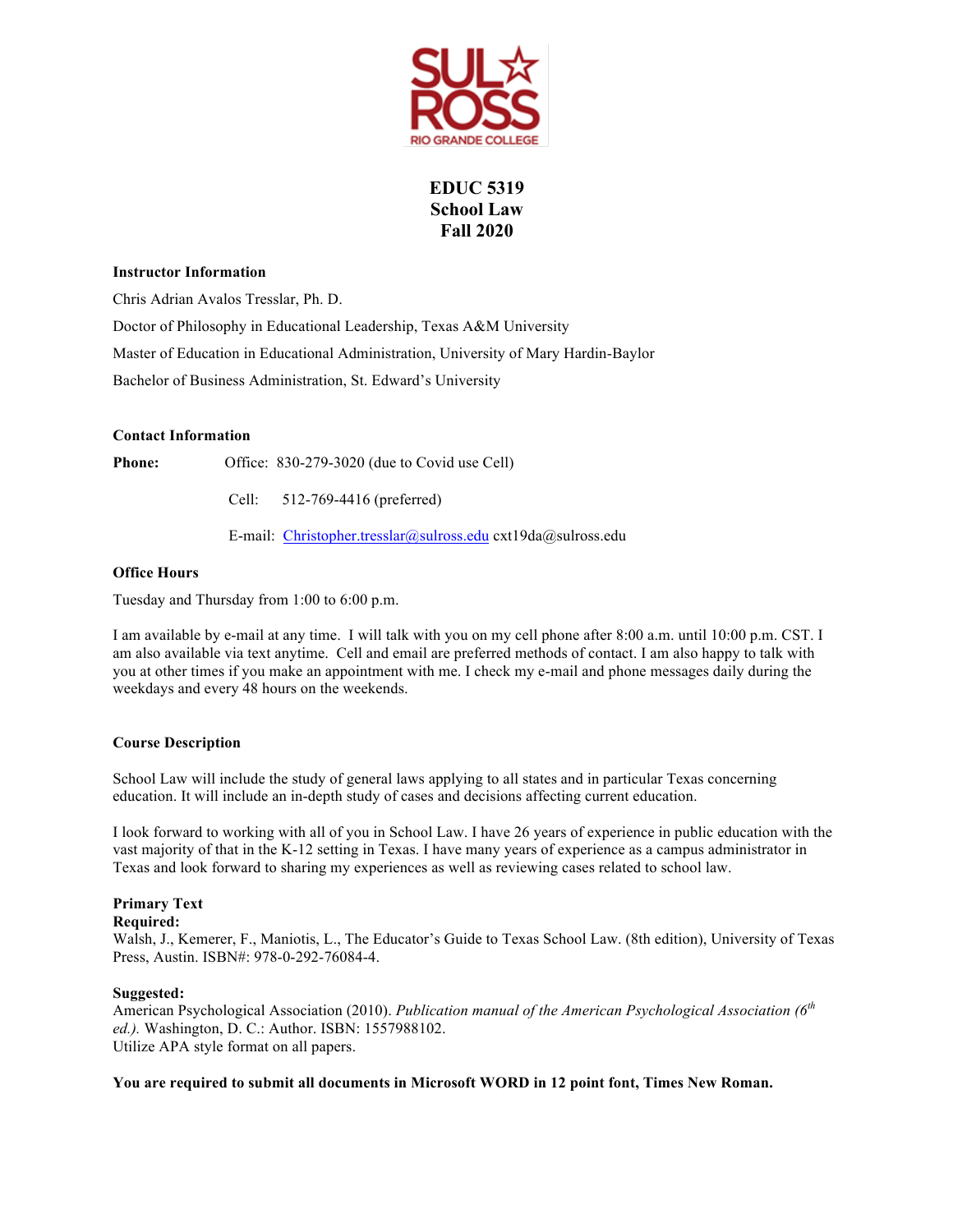### **Student Expectations**

The student is expected to participate in the course by attending all classes, by reading the assigned readings, submitting comments to the discussion forums, submitting assignments, and completing exams in a timely fashion.

## **Course Objectives:**

Students will acquire a foundation and develop a philosophy of school law that will enable them to function as an educator in Texas within ethical and legal boundaries. The course will be guided by the competencies listed that are correlated to the knowledge framework for the certification of principals in Texas.

## **Student Learning Outcomes**

Upon successful completion of this course, students will be able to:

1. Know how to implement policies and procedures that promote professional educator compliance with The Code of Ethics and Standard Practice for Texas Educators. (SBEC b-2)\*

2. Know how to apply local, state, and federal laws and policies to support sound decisions while considering implications related to all school operations and programs. (SBEC f-6)\*

3. Know how to use emerging issues, legal requirements, and other information as a basis for campus curriculum planning. (SBEC g-1)\*

4. Know how to implement effective, appropriate, and legal strategies for the recruitment, screening, selection, assignment, induction, development, evaluation, promotion, discipline, and dismissal of campus staff. (SBEC d-4)\* 5. Know how to acquire, allocate, and manage human, material, and financial resources according to district policies and campus priorities. (SBEC f-7)\*

6. Know how to facilitate the implementation of sound, research-based theories and techniques of classroom management, student discipline, and school safety to ensure an environment conducive to teaching and learning.  $(SBEC h-6)*$ 

\*State Board of Educator Certification Standards for Principals

#### **Course Format**

The course will be mainly online with scheduled meetings via Zoom to answer questions, have discussions, and do presentations. The course will require students to do independent research work and complete outside assignments independently. Timelines for due assignments must be honored. Students will be responsible for submitting all assignments on time. It is imperative that all assignments be completed timely and individually. Any evidence of collusion or copying previous work by yourself or anyone else on assignments will be treated as cheating and plagiarism. Late work will be worth a maximum of half the available points for that assignment.

#### **Course Requirements**

## **Non Proctored Midterm Exam**

The exam will include information provided in the textbook and online assignments. The test will be essay. You are expected to write in a professional manner and use citations where applicable. Papers submitted with more than **five** errors (spelling, grammar, citations, etc.) will not be accepted.

#### **Reflective points on Each Reading Assignment**

Students will write a brief summary of each chapter. You will then write a reflection on each chapter that should primarily be **your** opinion and thoughts on the topic and information in the chapter. You will submit via link in the weekly assignments. Each reflection should be at least *200 words per chapter* of reading. You should write in a scholarly manner including the use of citations where applicable. Submissions with more than five errors (spelling, grammar, citations, etc.) will not be accepted.

## **Law Case Briefs**

Students will do **THREE** case briefs on important case decisions impacting education. Format will be explained in class. You will turn these in via the link in the weekly assignments and present in class.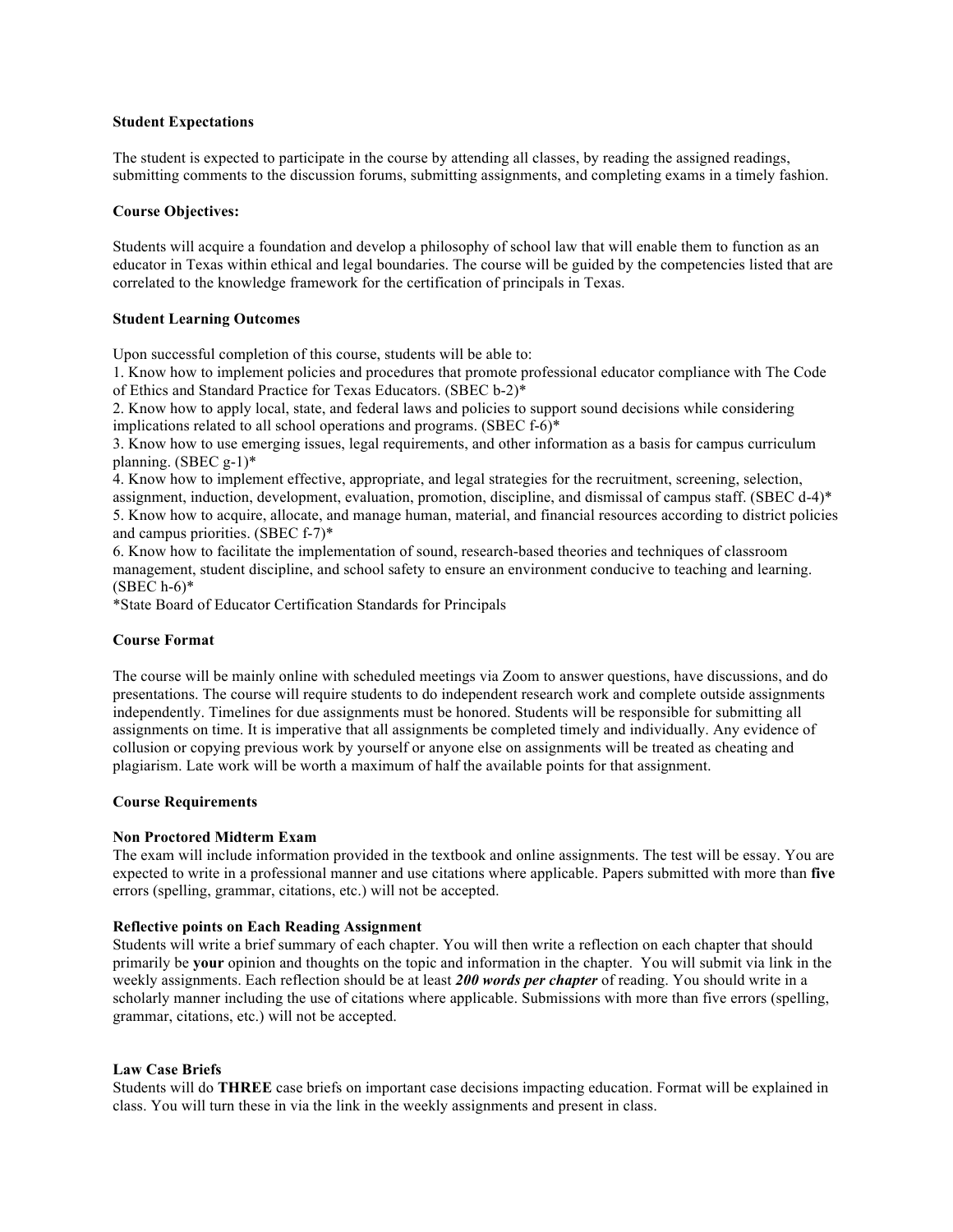## **Research Paper**

*Research and analyze a current legal issue in education.* Instructor will assign or you may choose an issue (instructor approved), analyze it, and express an **informed** opinion (in other words, **you must support** your assertions with research and theory) in a **THREE** page research paper (page count does **not** include title page and reference page which should be APA style). Your paper will be evaluated based on the rubric attached to this syllabus. If you choose a topic, your instructor must approve the topic choice.

## **Class Discussion Board and In Class Activities**

Students will participate in Class Discussion assignments that can be found on Blackboard under Discussion Board and in Weekly Assignments. Each student will post a response to the topic and then respond to at least two other classmates' posts. Submissions are due by the end of the week assigned. You will also have in class activities and case studies with discussions. All students will be expected to participate.

## **Attendance Policy**

Students are expected to attend all classes. If you need to miss a class session, it is your responsibility to inform the instructor prior to the class meeting.

## **Make-Up Work Policy**

Missing any part of this schedule may prevent completion of the course. If you foresee difficulty of any type (i.e., an illness, employment change, etc.), which may prevent completion of this course, notify the instructor as soon as possible. Failure to do so will result in failure for an assignment and/or failure of the course. See "Attendance," above.

Late assignments **may be accepted at the discretion of the instructor**, but will have points deducted in fairness to students who turn their work in on time. If I have not heard from you **by the deadline dates for assignments, exams, or class discussion questions,** no make-up work will be allowed.

Requests for extensions must be made in advance and accompanied by appropriate written documentation if the excuse is acceptable to the instructor. **"Computer problems" is not an acceptable excuse. Excuses due to illness must be accompanied by physician confirmation on appropriate letterhead.** Please do not wait until the last minute to submit assignments to avoid unforeseen technology issues.

## **Method Of Evaluation**

| $\bullet$ | <b>Chapter Reflections:</b>        | 20 points                      |
|-----------|------------------------------------|--------------------------------|
| $\bullet$ | Discussion boards:                 | 10 points                      |
| $\bullet$ | Mid-term Exam:                     | 50 points                      |
| $\bullet$ | Case Briefs:                       | 30 points                      |
| $\bullet$ | Research Paper and Presentation:   | 50 points (written 40/PP 10)   |
| $\bullet$ | Final Exam:                        | 50 points                      |
| $\bullet$ | Pillar Project Paper/Presentation: | 90 points (narrative 75/PP 15) |
|           | Total Possible Points:             | 300 points                     |

## **Assignment of Grades**

All grades will be posted in the student grade book in Blackboard and will be assigned according to the following or similar scale:

| A  | $90 - 100\%$ |
|----|--------------|
| В. | $80 - 89\%$  |
| C  | $70 - 79\%$  |